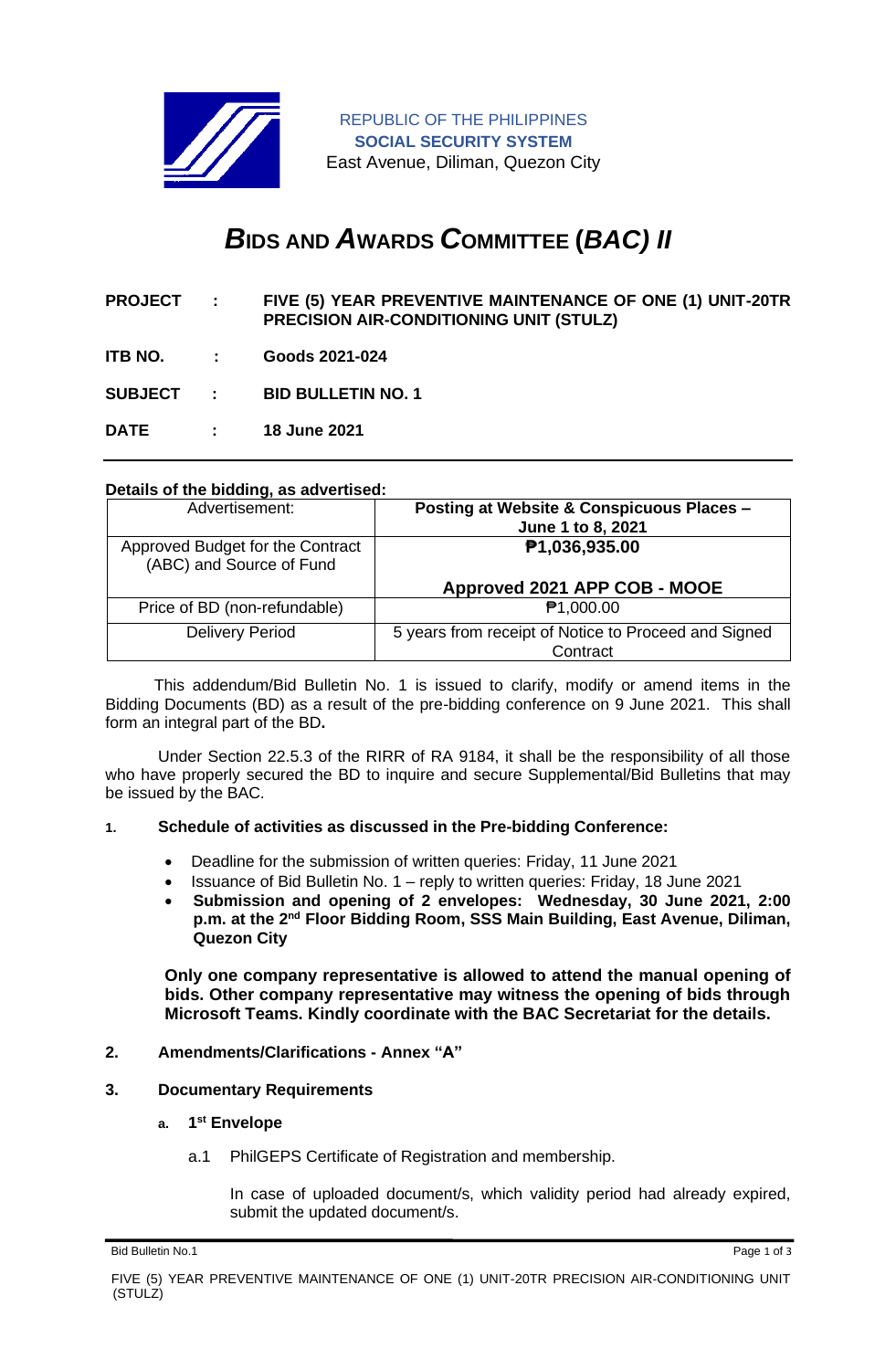- a.2 Statement of all its Ongoing Government and Private Contracts, including contracts awarded but not yet started, if any, whether similar or not similar in nature and complexity to the contract to be bid;
- a.3 Statement of Single Largest Completed Contract (SLCC) similar to the project to be bid, **with supporting documents**, equivalent to at least **50% of the ABC**, completed **within five (5) years** prior to the submission and opening of bids, adjusted by the bidder to current prices using PSA's consumer price index;

For this purpose, similar contracts shall refer to Contract for Preventive Maintenance of Precision Air-conditioning Unit.

- a.4 NFCC Computation or committed Line of Credit (form supplied)
- a.5 JVA, in case of Joint Venture Class "B" Documents (Each partner of the joint venture shall submit the legal eligibility documents. The submission of technical and financial eligibility documents by any of the joint venture partners constitute compliance, except for SSS Clearance that must be complied by all JV partners);
- a.6 Bid Security (2% of the ABC for Cash or Manager's/Cashier's Check payable to SSS or Bank Draft of the ABC, 5% of the ABC for Surety Bond **or** Bid Securing Declaration – form supplied) and **a copy of the Authority to Notarize from the Notary Public).**
- a.7 Technical Documents project requirements
	- Section VI Schedule of Requirements (page 28)
		- Section VII Statement of Compliance with the Technical Specifications (pages 29 to 32)
- a.8 Omnibus Sworn Statement (form supplied) **and a copy of the Authority to Notarize from the Notary Public.**

## **b. Checklist of the 2nd envelope:**

- b.1 Bid Form (form supplied) pages 38 to 39
- b.2 Bid Breakdown (form supplied) page 40

### **c. Additional Requirements to be submitted by the bidder with the Lowest Calculated Bid**

- c.1 2020 Income Tax Return filed through Electronic Filing and Payment System (EFPS) corresponding to the submitted Audited Financial Statement;
- c.2 Quarterly VAT for the period October 2020 to March 2021 or latest available Quarterly VAT;
- c.3 Documents listed in the Platinum Membership and updates, if any;
	- SEC/DTI Registration<br>● 2021 Mayor's Permit
	- ⚫ 2021 Mayor's Permit
	- Valid Tax Clearance
	- 2020 Audited Financial Statement filed through EFPS
- **4.** Awarding shall be made to the bidder with the Lowest Calculated and Responsive Bid (LCRB).
- **5.** All documents that need notarization should be notarized by the Notary Public himself/herself who has the authority to do so for the current year. **A copy of the Authority to Notarize from the Notary Public must be submitted.**
- **6.** Bidder must sign on each and every page of the Bid Proposal (1<sup>st</sup> and 2<sup>nd</sup> envelope). Failure to do so shall be a ground for the rejection of the bid.

Bid Bulletin No.1 Page 2 of 3